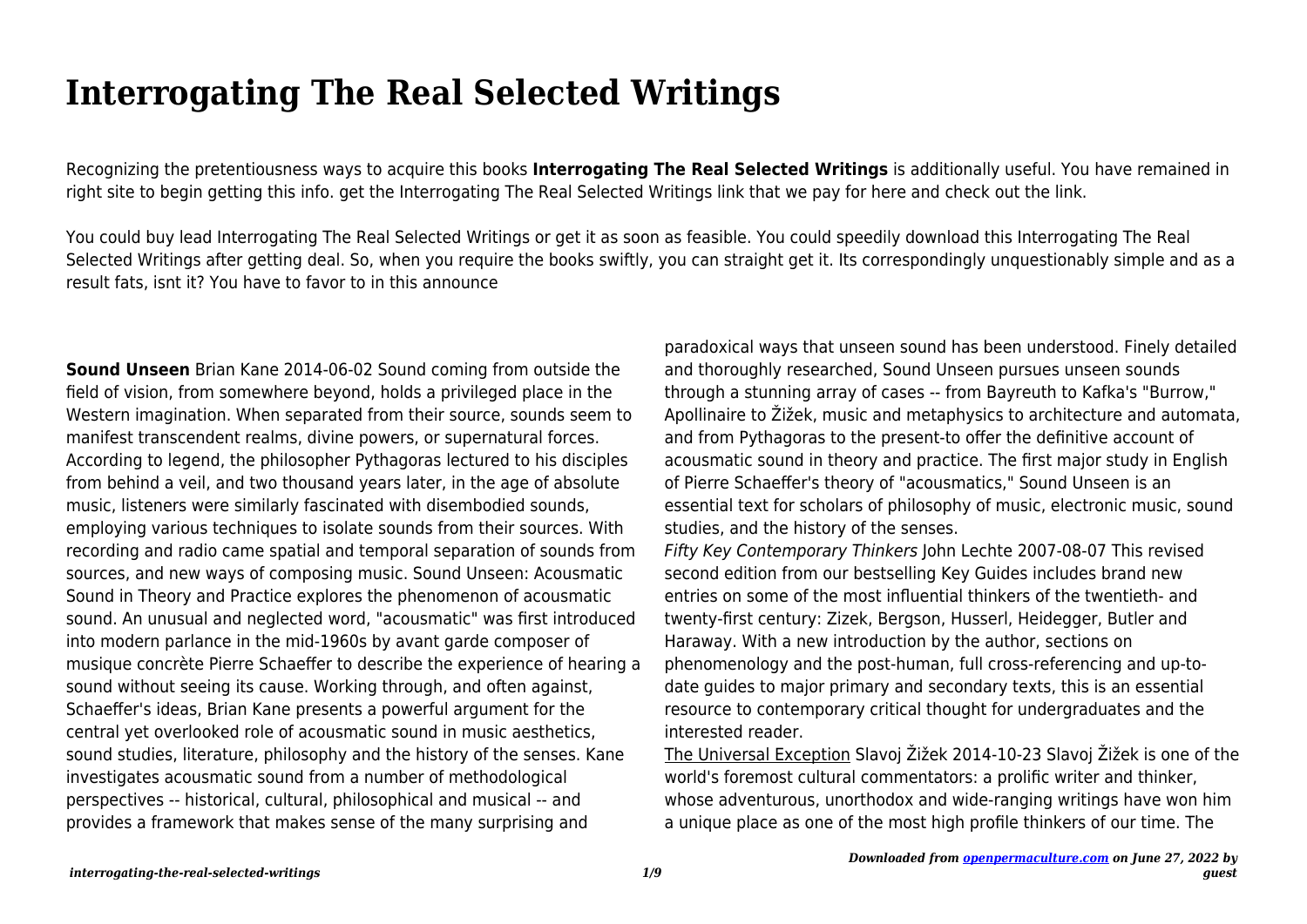Universal Exception brings together some of Žižek's most vivid writings on politics. Bringing together high theory, popular culture and passionate engagement with politics, Žižek here brings us startlingly new perspectives on such topics as multiculturalism, capitalism and Bill Gates, the revolutionary potential of Stalinism, the terrorist attacks of 9/11 and the war in Iraq. Including a glossary of key terms, the Bloomsbury Revelations edition also includes a new preface by the author. Jean Baudrillard Rex Butler 1999-02-24 This book goes beyond Baudrillard's writings on consumer objects, the Gulf War and America, to identify the fundamental logic that underpins his writings. It does this through a series of close readings of his main texts, paying particular attention to the form and internal coherence of his arguments. The book is written for all those who want a general introduction to Baudrillard's work, and will also appeal to those readers who are interested in social theory, but who have not yet taken Baudrillard seriously. Revolution at the Gates Vladimir Ilʹich Lenin 2002 Lenin's writings of 1917 are testament to a formidable political figure. They reveal his ability to grasp the significance of an extraordinary moment in history. Whatever the discussionthe forthcoming crisis of capitalism, the possibility of redeeming violence, the falsity of liberal toleranceSlavoj Zizek believes that Lenin's time has come again.

**Skryabin, Philosophy and the Music of Desire** Kenneth M. Smith 2017-07-05 Commentary on Skryabin has struggled to situate an understanding of the composer's music within his idiosyncratic philosophical world views. Early commentators' efforts to do so failed to establish a thorough or systematic approach. And later twentieth-century studies turned away from the composer's ideology, focusing instead on 'the music itself' with an analytic approach that scrutinized Skryabin's harmonic language in isolation from his philosophy. This groundbreaking study revisits the questions surrounding the composer's music within his own philosophy, but draws on new methodological tools, casting Skryabin's music in the light not only of his own philosophy of desire, but of more refined semiotic-psychoanalytical theory and modern techniques of music analysis. An interdisciplinary methodology corrects the narrow

focus of Skryabin scholarship of the last century, offering insights from New Musicology and recent music theory that lead to hermeneutical, critically informed readings of selected works.

**Queers in American Popular Culture** Jim Elledge 2010 A collection of articles explores the role of gay, lesbian, bisexual, and transgendered persons in shaping American popular culture from the late 1800s to the present.

What is Digital History? Hannu Salmi 2020-10-22 Digital history is an emerging field that draws on digital technology and computational methods. A global enterprise that invites scholars worldwide to join forces, it presents exciting and novel ways we might explore, understand and represent the past. Hannu Salmi provides the most compelling introduction to digital history to date. Beginning with an examination of the origins of the digital study of history, he goes on to discuss the question of how history exists in a digitized form. He introduces basic concepts and ideas in digital history, including databases and archives, interdisciplinarity and public engagement. Outlining the problems and methods in the study of big data, both textual and visual, particular attention is paid to the born-digital era: the contemporary age that exists primarily in digital form. What is Digital History? is essential reading for students of history and other humanities fields, as well as anyone interested in how digitization and digital cultures are transforming the study of history.

**Necessarily Black** P. Khalil Saucier 2015-08-01 Necessarily Black is an ethnographic account of second-generation Cape Verdean youth identity in the United States and a theoretical attempt to broaden and complicate current discussions about race and racial identity in the twenty-first century. P. Khalil Saucier grapples with the performance, embodiment, and nuances of racialized identities (blackened bodies) in empirical contexts. He looks into the durability and (in)flexibility of race and racial discourse through an imbricated and multidimensional understanding of racial identity and racial positioning. In doing so, Saucier examines how Cape Verdean youth negotiate their identity within the popular fabrication of "multiracial America." He also explores the ways in which racial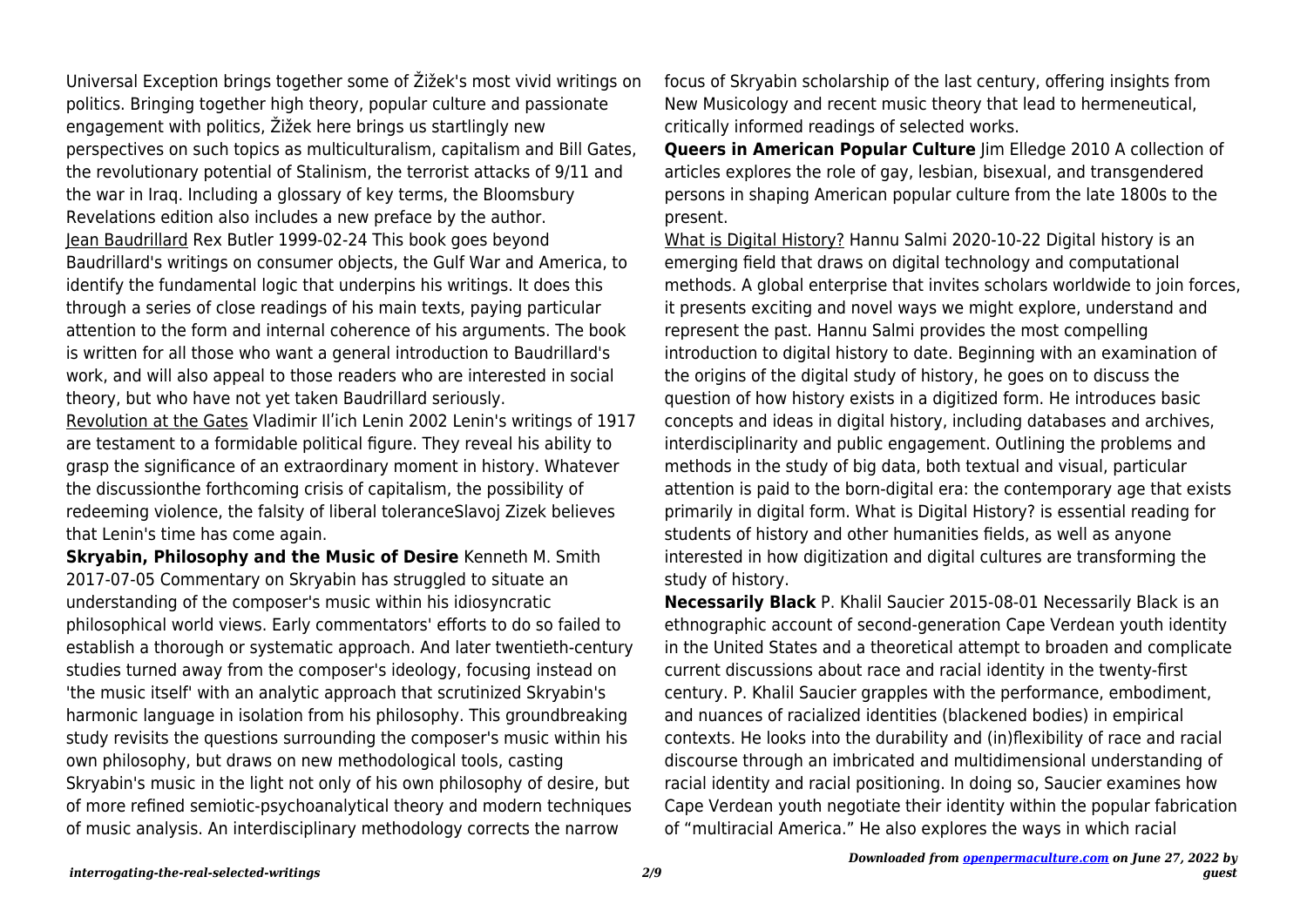blackness has come to be lived by Cape Verdean youth in everyday life and how racialization feeds back into the experience of these youth classified as black through a matrix of social and material settings. Saucier examines how ascriptions of blackness and forms of black popular culture inform subjectivities. The author also examines hip-hop culture to see how it is used as a site where new (and old) identities of being, becoming, and belonging are fashioned and reworked. Necessarily Black explores race and how Cape Verdean youth think and feel their identities into existence, while keeping in mind the dynamics and politics of racialization, mixed-race identities, and anti-blackness. AKA Shakespeare Peter Andrew Sturrock 2013-02-01

**The Rhetorical Surface of Democracy** Scott Welsh 2012-10-18 Citizens, political theorists, and politicians alike insist that political or partisan motives get in the way of real democracy. Real democracy, we are convinced, is embodied by an ability to form collective judgments in the interest of the whole. The Rhetorical Surface of Democracy: How Deliberative Ideals Undermine Democratic Politics, by Scott Welsh, argues instead that it is our easy rejection of political motives, individual interests, and the rhetorical pursuit of power that poses the greatest danger to democracy. Our rejection of politics understood as a rhetorical contest for power is dangerous because democracy ultimately rests upon the perceived public legitimacy of public, political challenges to authority and the subsequent reconstitution of authority amid the impossibility of collective judgment. Hence, rather than searching for allegedly more authentic democracy, rooted in the pursuit of ever-illusive collective judgments, we must find ways to come to terms with the persistence of rhetorical, political contests for power as the essence of democracy itself. Welsh argues that the impossibility of any kind of public judgment is the fact that democracy must face. Given the impossibility of public judgment, rhetorical competitions for political power are not merely poor substitutes for an allegedly more authentic democratic practice, but constitute the essence of democracy itself. The Rhetorical Surface of Democracy is an iconoclastic investigation of the democratic process and public discourse.

**Reading Dialogics** Lynne Pearce 1994 Dialogism means many things to many people, sometimes without reference to Bakhtin. Recognizing the broad use of the term, Lynne Pearce provides a comprehensive introduction to dialogism that combines an overview of Mikhail Bakhtin's major texts with an analysis of the way in which the term has been taken up, defined, and redefined by subsequent critics of widely varying theoretical and political hues. There is a particular focus on the way in which dialogics has proved especially attractive to theorists attempting to formulate new models of subjectivity and to feminists looking for ways to define the specificity of women's writing. The manner in which dialogism and its attendant concepts are used for a broad range of textual analysis is also explored. Discussion is supported by readings of six literary texts: Emily Bronte's Wuthering Heights, John Clare's 'asylum poem' Child Harold, Virginia Woolf's The Waves, Adrienne Rich's poetry collection Dream of a Common Language, and two recent 'classics' of feminist fiction, Jeanette Winterson's Sexing the Cherry and Toni Morrison's Beloved. These imaginative engagements of text and theory provide a full exploration of Bakhtin's key conceptspolyphony, heteroglossia, doublevoiced discourse, carnival, chronotype - and consider how these terms may have to be expanded and redefined in order to accommodate the differing interests of the criticism in hand.

**Zizek and Communist Strategy** Chris McMillan 2013-10-30 Communist, conservative, anti-semantic - Slavoj Zizek's work attracts a lot of labels, most of them pejorative. Chris McMillan seeks to identify Zizek's unique and productive contribution to social and political theory, constructing a response to the diff

**Demanding the Impossible** Slavoj Zizek 2014-02-06 Where are we today and what is to be done? Slavoj Zizek ponders these questions in this unique and timely book. Based on live interviews, the book captures Zizek at his irrepressible best, elucidating such topics as the uprisings of the Arab Spring, the global financial crisis, populism in Latin America, the rise of China and even the riddle of North Korea. Zizek dazzles readers with his analyses of Hollywood films, Venezuelan police reports, Swedish crime fiction and much else. Wherever the conversation turns, his energetic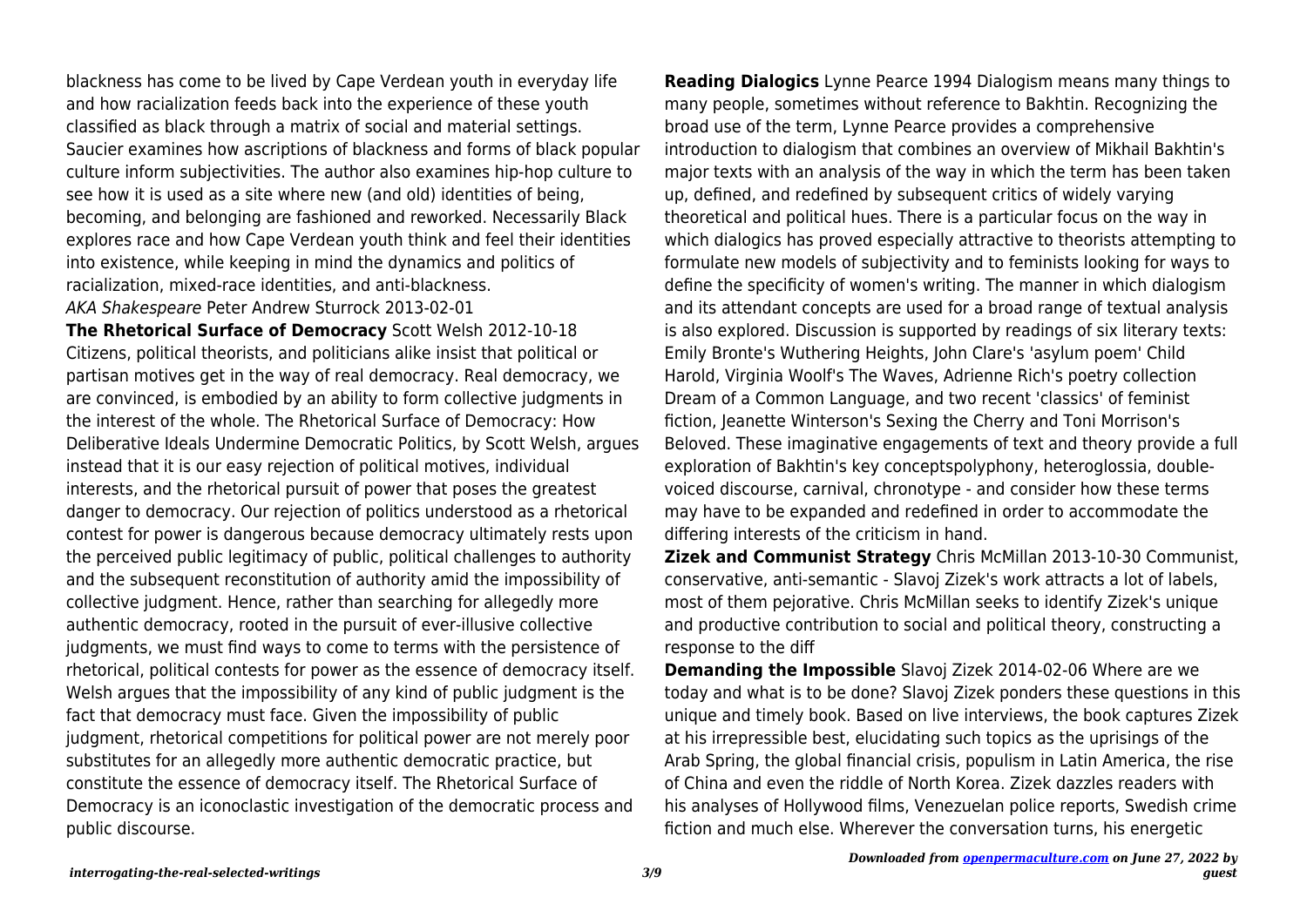mind illuminates unexpected horizons. While analyzing our present predicaments, Zizek also explores possibilities for change. What sort of society is worth striving for? Why is it difficult to imagine alternative social and political arrangements? What are the bases for hope? A key obligation in our troubled times, argues Zizek, is to dare to ask fundamental questions: we must reflect and theorize anew, and always be prepared to rethink and redefine the limits of the possible. These original and compelling conversations offer an engaging and accessible introduction to one of the most important thinkers of our time. **Visibility and Control** Jeff Heydon 2021-06-10 Visibility and Control: Cameras and Certainty in Governing addresses the ways in which cameraproduced images are used to support governmental authority. The text begins by examining some of the basic levels at which the body interacts with media, and then expands the scope of the analysis to consider the use of CCTV in urban environments and how that affects the experience of space. This shows how the determination of the subject and the observer is affected by interaction with and exposure to images produced by cameras. The relationship between the body and media, between media and the determination of space and how media is used to determine the nature of deviance in contemporary Western culture are evaluated as a means of establishing and maintaining authority through images. Scholars of media theory, surveillance studies, and the social sciences will find this book particularly interesting.

**Quills and Other Plays** Doug Wright 2005-11-29 This volume contains three plays by this Pulitzer Prize-winning playwright: "Interrogating the Nude,"" Watbanaland," and the Obie Award-winning "Quills." **Occupy Antigone** Katharina Pewny 2016-10-10 This anthology provides some of today's most relevant views on Sophocles' classic and its many interpretations from an interdisciplinary, cross-cultural perspective. It critically investigates the work of artists and theoreticians who have occupied Antigone ever since she appeared onstage in antiquity, dealing with questions of the relationship between performance and philosophy and of how Antigone can be appropriated to criticize reigning discourses. Occupy Antigone makes an original contribution to the vibrant life the

mythical figure enjoys in contemporary performance practice and theory. **The Memeing of Mark Fisher** Mike Watson 2021-09-24 The Frankfurt School meets Fisher in this critique of capitalism incorporating memes, mental illness and psychedelia into a proposed counterculture. Spring 2020 to 2021 was the year that did not take place. We witnessed a depression, not economically speaking, but in the psychological sense: A clinical depression of and by society itself. This depression was brought about not just by Covid isolation, but by the digital economy, fueled by social media and the meme. In the aftermath, this book revisits the main Frankfurt School theorists, Adorno, Horkheimer, Benjamin and Marcuse, who worked in the shadow of World War Two, during the rise of the culture industry. In examining their thoughts and drawing parallels with Fisher's Capitalist Realism, The Memeing of Mark Fisher aims to render the Frankfurt School as an incisive theoretical toolbox for the post-Covid digital age. Taking in the phenomena of QAnon, twitch streaming, and memes it argues that the dichotomy between culture and political praxis is a false one. Finally, as more people have access to the means for theoretical and cultural broadcasting, it is urged that the online left uses that access to build a real life cultural and political movement. Seamus Heaney as Aesthetic Thinker Eugene O'Brien 2016-04-04 Seamus Heaney's unexpected death in August 2013 brought to completion his body of work, and scholars are only now coming to understand the full scale and importance of this extraordinary career. The Nobel Prize–winning poet, translator, and playwright from the North of Ireland is considered the most important Irish poet after Yeats and, at the time of his death, arguably the most famous living poet. For this reason, much of the scholarship to date on Heaney has understandably focused on his poetry. O'Brien's new work, however, focuses on Heaney's essays, book chapters, and lectures as it seeks to understand how Heaney explored the poet's role in the world. By examining Heaney's prose, O'Brien teases out a clearer understanding of Heaney's sense of the function of poetry as an act of public intellectual and ethical inquiry. In doing so, O'Brien reads Heaney as an aesthetic thinker in the European tradition, considering him alongside Heidegger, Derrida, Lacan, and Adorno. Studying Heaney within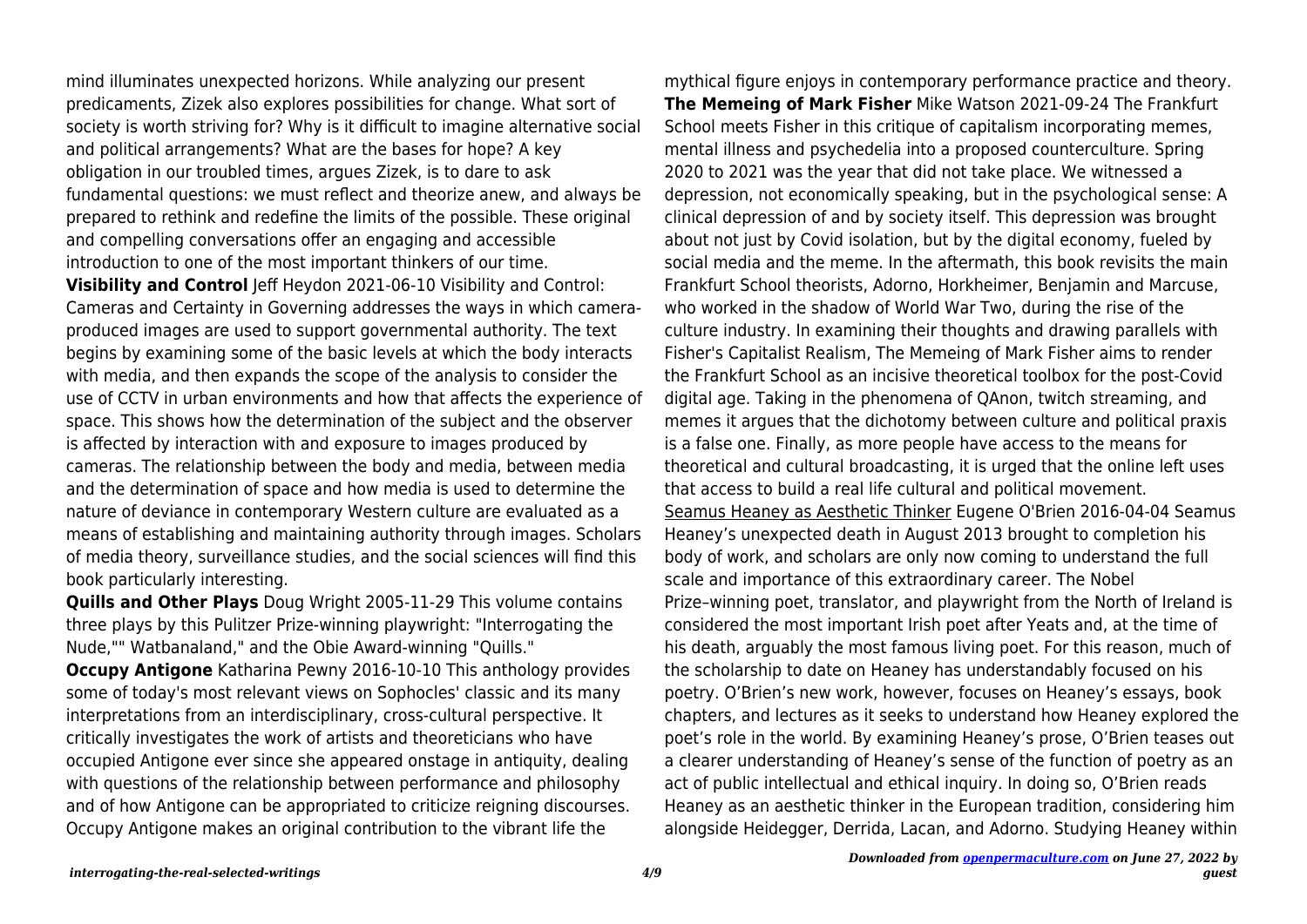this theoretical and philosophical tradition sheds new and useful light on one of the greatest creative minds of the twentieth century. The Reception of Paul the Apostle in the Works of Slavoj Žižek Ole Jakob Løland 2018-06-20 This is the first book devoted entirely to exploring Žižek's peculiar kind of Paulinism. It seeks to provide a full map of the Marxist philosopher's interpretations of Paul and critically engage with it. As one of several radical leftists of European critical thought, Žižek embraces the legacy of an ancient apostle in fascinating ways. This work considers Žižek's philosophical and political readings of Paul through the lens of reception history, and argues that through this recent philosophical turn to Paul, notions of the historical and philosophical are reproduced and negotiated anew.

**Martial Arts Studies** Paul Bowman, Professor of Cultural Studies at Cardiff University, UK 2015-04-09 This book disrupts disciplinary boundaries to make a case for the future direction and growth of martial arts studies as a unique field

**The Speculative Turn** Levi Bryant 2011-01 Continental philosophy has entered a new period of ferment. The long deconstructionist era was followed with a period dominated by Deleuze, which has in turn evolved into a new situation still difficult to define. However, one common thread running through the new brand of continental positions is a renewed attention to materialist and realist options in philosophy. Among the leaders of the established generation, this new focus takes numerous forms. It might be hard to find many shared positions in the writings of Badiou, DeLanda, Laruelle, Latour, Stengers, and i ek, but what is missing from their positions is an obsession with the critique of written texts. All of them elaborate a positive ontology, despite the incompatibility of their results. Meanwhile, the new generation of continental thinkers is pushing these trends still further, as seen in currents ranging from transcendental materialism to the London-based speculative realism movement to new revivals of Derrida. As indicated by the title The Speculative Turn, the new currents of continental philosophy depart from the text-centered hermeneutic models of the past and engage in daring speculations about the nature of reality itself. This anthology assembles authors, of several

generations and numerous nationalities, who will be at the centre of debate in continental philosophy for decades to come." Post-Marxism Versus Cultural Studies Paul Bowman 2007-04-18 Post-Marxism versus Cultural Studies is an innovative exploration of the ethical and political significance of Cultural Studies and Post-Marxist discourse theory. It argues that although Cultural Studies and post-Marxism tend to present themselves as distinct entities, they actually share a project - that of taking on the political. Post-Marxism presents itself as having a developed theory of political strategy, while Cultural Studies has claimed to be both practical and political. Bowman examines these intertwined, overlapping, controversial and contested claims and orientations by way of a deconstructive reading that is led by the question of intervention: what is the intervention of post-Marxism, of Cultural Studies, of each into the other, and into other institutional and political contexts and scenes?Through considerations of key aspects of Cultural Studies and cultural theory, Post-Marxism versus Cultural Studies argues that the very thing that is fundamental to both of these 'politicised' app **The Universal Exception** Slavoj Žižek 2014-10-23 Slavoj Žižek is one of the world's foremost cultural commentators: a prolific writer and thinker,

whose adventurous, unorthodox and wide-ranging writings have won him a unique place as one of the most high profile thinkers of our time. The Universal Exception brings together some of Žižek's most vivid writings on politics. Bringing together high theory, popular culture and passionate engagement with politics, Žižek here brings us startlingly new perspectives on such topics as multiculturalism, capitalism and Bill Gates, the revolutionary potential of Stalinism, the terrorist attacks of 9/11 and the war in Iraq. Including a glossary of key terms, the Bloomsbury Revelations edition also includes a new preface by the author. Interrogating the Real Slavoj Žižek 2013-10-24 Slavoj Žižek is one of the world's foremost cultural commentators: a prolific writer and thinker, whose vividly adventurous, unorthodox and wide-ranging writings have won him a unique place as one of the most high profile thinkers of our time. Covering psychoanalysis, philosophy and popular culture and drawing on a heady mix of Marxist politics, Hegelian dialectics and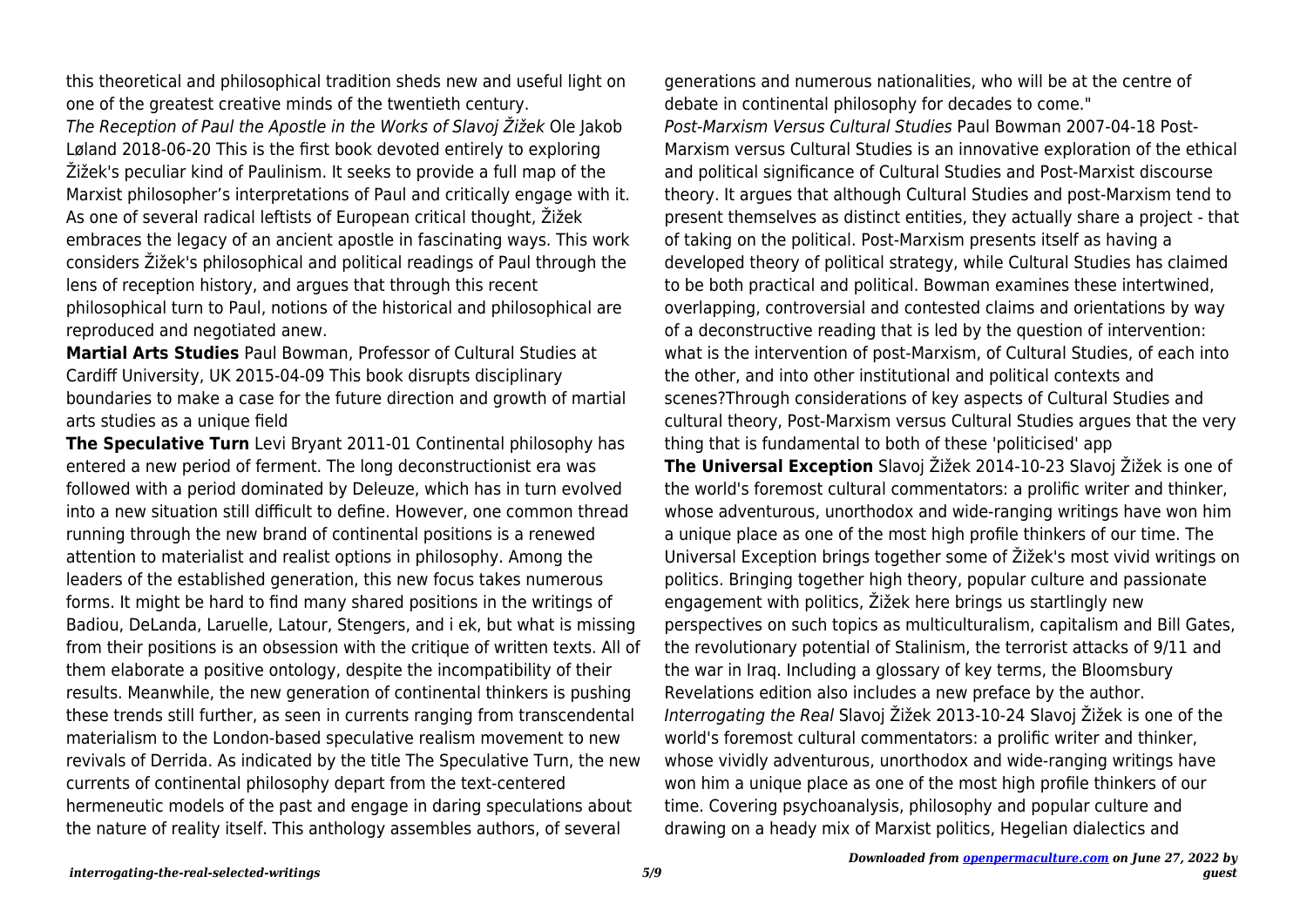Lacanian psychoanalysis, the writings collected in Interrogating the Real reflect not only the remarkable extent of Žižek's varied interests, but also reveal his controversial and dynamic style.

Dread David Theo Goldberg 2021-06-24 A pervasive sense has taken hold that any and all of us are under suspicion and surveillance, walking on a tightrope, a step away from erasure of rights or security. Nothing new for many long-targeted populations, it is now surfacing as a broad social sensibility, ramped up by environmental crisis and pandemic wreckage. We have come to live in proliferating dread, even of dread itself. In this brilliant analysis of the nature, origins, and implications of this gnawing feeling, David Theo Goldberg exposes tracking capitalism as the operating system at the root of dread. In contrast to surveillance, which requires labor-intensive analysis of people's actions and communications, tracking strips back to the fundamental mapping of our movements, networks, and all traces of our digitally mediated lives. A simultaneous tearing of the social fabric - festering culture wars, the erosion of truth, even ""civil war"" itself - frays the seams of the sociality and solidarity needed to counter this transformation of people into harvestable, expendable data. This searing commentary offers a critical apparatus for interrogating the politics of our time, arguing that we need not just a politics of refusal and resistance, but a creative politics to counter the social life of dread. **Exceptionalism and the Politics of Counter-Terrorism** Andrew W. Neal 2009-10-16 This book is an analysis and critique of the concepts of 'exception' and 'exceptionalism' in the context of the politics of liberty and security in the so-called 'War on Terror'. Since the destruction of the World Trade Centre on September 11th 2001, a notable transformation has occurred in political discourse and practice. Politicians and commentators have frequently made the argument that the rules of the game have changed, that this is a new kind of war, and that exceptional times require exceptional measures. Under this discourse of exceptionalism, an array of measures have been put into practice, such as detention without trial, 'extraordinary rendition', derogations from human rights law, sanction or connivance in torture, the curtailment of civil liberties, and aggressive war against international law. Situating

exceptionalism within the post-9/11 controversy about the relationship between liberty and security, this book argues that the problem of exceptionalism emerges from the limits and paradoxes of liberal democracy itself. It is a commentary and critique of both contemporary practices of exceptionalism and the critical debate that has formed in response. Through a detailed assessment of the key theoretical contributions to the debate, this book develops exceptionalism as a critical tool. It also engages with the problem of exceptionalism as a discursive claim, as a strategy, as a concept, as a theoretical problem and as a practice. This is the first book to capture the importance of the exceptionalism debate in a single volume, and will be of much interest to students of critical security studies, political philosophy, IR theory and sociology.

Selected Writings of James Fitzjames Stephen James Fitzjames Stephen 2014-08-21 Originally published: London: MacMillan and Co., 1863. Bataille Fred Botting 2001-04-04 One of the most profound thinkers of the twentieth century, Georges Bataille has only recently come to prominence in the Anglophone academy, partly through the influence of poststructuralism. Once seen as no more than a philosopher of eroticism and a writer of avant-garde pornography, Bataille is emerging as an absolutely central figure to discussions of culture, economy, subjectivity and difference. Batailleis the first volume of its kind to offer lucid, diverse and relevant examples of the ways of reading literary and cultural texts in the light of Bataille's work. The essays explore the significance of Bataillean notions like heterology, general economy, transgression and eroticism, through detailed readings of Shakespearean, Elizabethan and Jacobean literature; in analyses of Gothic and postmodern fiction; and in critiques of popular culture, rock music and Hollywood movies. In order to make Bataillean notions more comprehensible to contemporary readers, his concepts are situated in relation to the ideas of renowned critical and cultural theorists like Baudrillard, Deleuze, Derrida, Kristeva, Lacan, as well as Hegel, Freud, Nietzsche and Marx. Here the influence of Bataille is outlined in intellectual and historical terms and the significance of his work can be seen for both contemporary and futural modes of cultural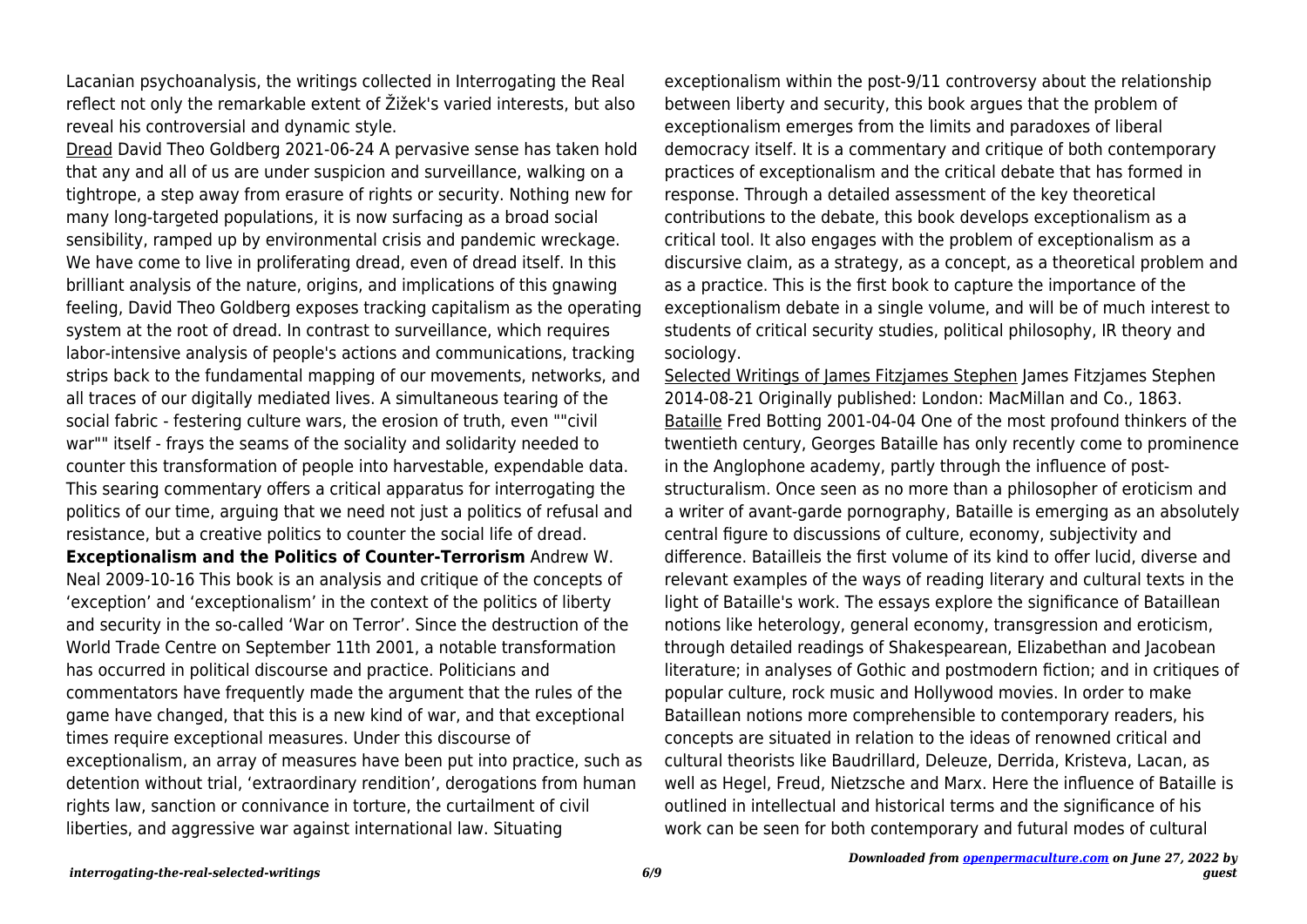## analysis.

**Henri Bergson: Key Writings** Henri Bergson 2002-04-22 This volume brings together generous selections from his major texts: Time and Free Will, Matter and Memory, Creative Evolution, Mind-Energy, The Creative Mind, The Two Sources of Morality and Religion and Laughter. In addition it features material from the Melanges never before translated in English, such as the correspondence between Bergson and William James. The volume will be an excellent textbook for pedagogic purposes and a helpful source book for philosophers working across the analytic/continental divide.

The Universal Exception Slavoj Žižek 2007-06-28 The Universal Exception is the second volume of the selected writings of Slavoj Žižek-one of the most provocative and inspiring writers on culture at work today. Bringing together a broad selection of Žižek's major writings on politics, The Universal Exception showcases Zizek's formidable range of interests and his style. The book includes his interventions on such world political events as the terrorist attacks of 11 September 2001 and the Americanled invasion of Iraq, his celebration of the revolutionary potential of Stalinism, and his critique of Third Way politics. Together with Interrogating the Real, the first volume of Žižek's selected writings, this collection offers a superb introduction to the work of this prolific, controversial and vastly entertaining cultural commentator.

**Difficult Atheism** Christopher Watkin 2013-03-31 Drawing primarily on the work of Alain Badiou and Jean-Luc Nancy, plus Quentin Meillassoux and Slavoj Zizek, Watkin explores the theme of atheism through the ideas of the death of God and nihilism in contemporary French philosophy. Badiou and the Philosophers 2013-03-14 Between 1965 and 1968, the celebrated French philosopher Alain Badiou hosted a televised series in which he interviewed some of the most influential contemporary philosophers of the period, including Michel Foucault, Paul Ricoeur, Michel Henry and Michel Serres. This book presents the first English-language translation of those interviews. Although Badiou had yet to publish the books that would go on to mark him out as the leading thinker of his generation (Being and Event and Logics of Worlds), his unique approach

and highly original ideas are present in each discussion and the interviews present his philosophical origins in a lively and engaging context. More importantly these highly accessible and entertaining interviews provide a snapshot of French philosophy in the 1960s, setting the scene for the very public and political context of philosophy in the period immediately preceding the events of May '68, where philosophy played a crucial role. The book includes a new essay by Badiou in which he reflects on the project 30 years on.

**Mythology, Madness, and Laughter** Markus Gabriel 2009-10-02 Mythology, Madness and Laughter: Subjectivity in German Idealism explores some long neglected but crucial themes in German idealism. Markus Gabriel, one of the most exciting young voices in contemporary philosophy, and Slavoj Žižek, the celebrated contemporary philosopher and cultural critic, show how these themes impact on the problematic relations between being and appearance, reflection and the absolute, insight and ideology, contingency and necessity, subjectivity, truth, habit and freedom. Engaging with three central figures of the German idealist movement, Hegel, Schelling, and Fichte, Gabriel, and Žižek, who here shows himself to be one of the most erudite and important scholars of German idealism, ask how is it possible for Being to appear in reflection without falling back into traditional metaphysics. By applying idealistic theories of reflection and concrete subjectivity, including the problem of madness and everydayness in Hegel, this hugely important book aims to reinvigorate a philosophy of finitude and contingency, topics at the forefront of contemporary European philosophy. MARKUS GABRIEL is Assistant Professor of Philosophy at the New School for Social Research, NY. He has published a number of books and journal articles in German, including Der Mensch im Mythos (De Gruyter, 2006), and Das Absolute und die Welt in Schellings Freiheitsschrift (Bonn University Press, 2006). Foucault on Politics, Security and War M. Dillon 2015-12-31 Foucault on Politics, Society and War interrogates Foucault's controversial genealogy of modern biopolitics. These essays situate Foucault's arguments, clarify the correlation of sovereign and bio-power and examine the relation of bios, nomos and race in relation to modern war.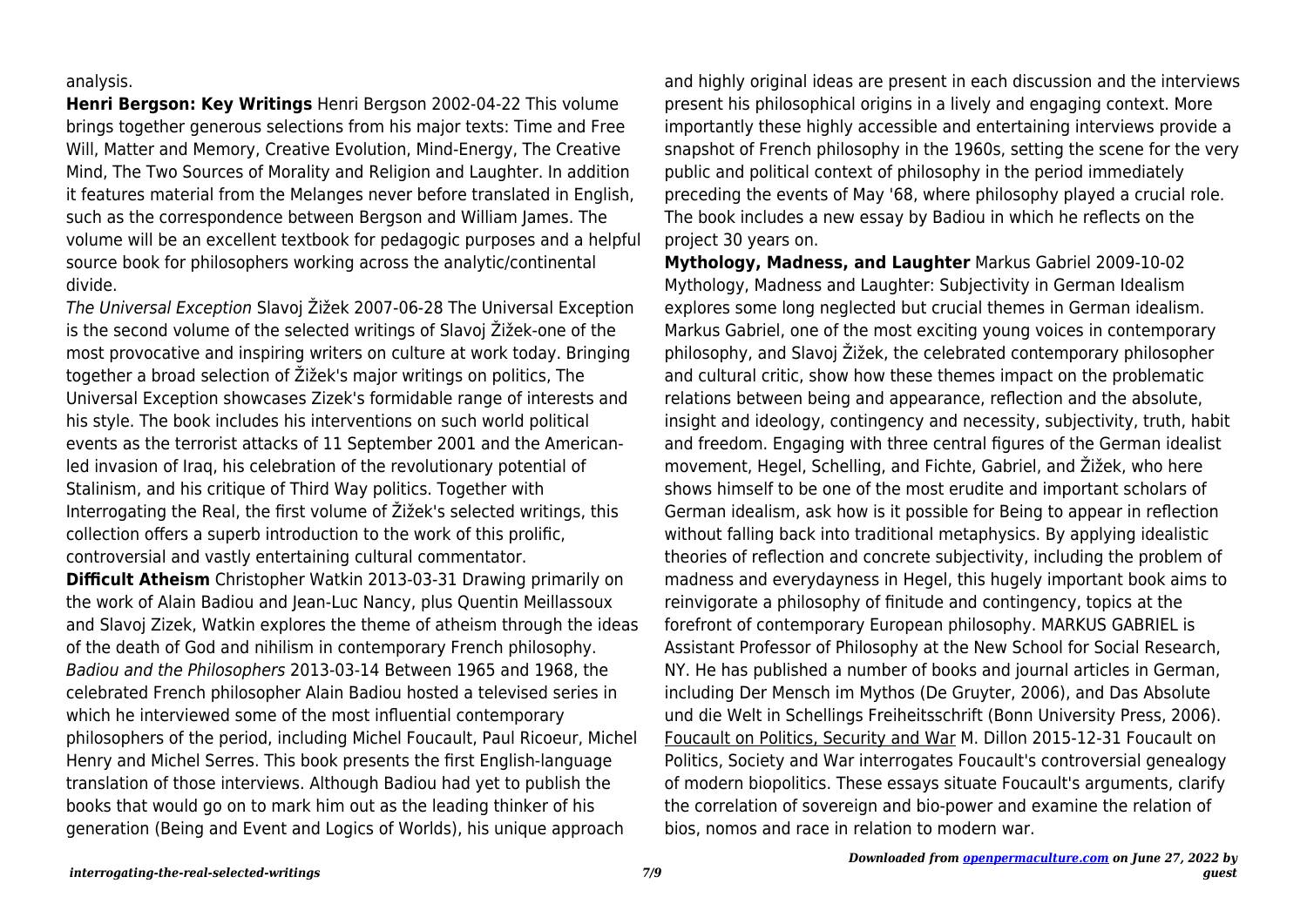Deleuze's Literary Clinic Aidan Tynan 2012-05-15 The first book length study of Deleuze's critical and clinical project and the conceptualisations of health and illness he developed over the course of his career.

**Figurative Inquisitions** Erin Graff Zivin 2013-01-31 Winner, 2015 LAJSA Best Book in Latin American Jewish Studies The practices of interrogation, torture, and confession have resurfaced in public debates since the early 2000s following human rights abuses around the globe. Yet discussion of torture has remained restricted to three principal fields: the legal, the pragmatic, and the moral, eclipsing the less immediate but vital question of what torture does.Figurative Inquisitions seeks to correct this lacuna by approaching the question of torture from a literary vantage point. This book investigates the uncanny presence of the Inquisition and marranismo (crypto-Judaism) in modern literature, theater, and film from Mexico, Brazil, and Portugal. Through a critique of fictional scenes of interrogation, it underscores the vital role of the literary in deconstructing the relation between torture and truth. Figurative Inquisitions traces the contours of a relationship among aesthetics, ethics, and politics in an account of the "Inquisitional logic" that continues to haunt contemporary political forms. In so doing, the book offers a unique humanistic perspective on current torture debates.

Gorgeous Beasts Joan B. Landes 2015-06-26 Gorgeous Beasts takes a fresh look at the place of animals in history and art. Refusing the traditional subordination of animals to humans, the essays gathered here examine a rich variety of ways animals contribute to culture: as living things, as scientific specimens, as food, weapons, tropes, and occasions for thought and creativity. History and culture set the terms for this inquiry. As history changes, so do the ways animals participate in culture. Gorgeous Beasts offers a series of discontinuous but probing studies of the forms their participation takes. This collection presents the work of a wide range of scholars, critics, and thinkers from diverse disciplines: philosophy, literature, history, geography, economics, art history, cultural studies, and the visual arts. By approaching animals from such different perspectives, these essays broaden the scope of animal studies to include specialists and nonspecialists alike, inviting readers from all backgrounds

to consider the place of animals in history and art. Combining provocative critical insights with arresting visual imagery, Gorgeous Beasts advances a challenging new appreciation of animals as co-inhabitants and cocreators of culture. Aside from the editors, the contributors are Dean Bavington, Ron Broglio, Mark Dion, Erica Fudge, Cecilia Novero, Harriet Ritvo, Nigel Rothfels, Sajay Samuel, and Pierre Serna.

Desire in Chromatic Harmony Kenneth M. Smith 2020-04-15 How does musical harmony engage listeners in relations of desire? Where does this desire come from? Author Kenneth Smith seeks to answer these questions by analyzing works from the turn of the twentieth- century that are both harmonically enriched and psychologically complex. Desire in Chromatic Harmony yields a new theory of how chromatic chord progressions direct the listener on intricate journeys through harmonic space, mirroring the tensions of the psyche found in Schopenhauer, Freud, Lacan, Lyotard, and Deleuze. Smith extends this mode of enquiry into sophisticated music theory, while exploring philosophically engaged European and American composers such as Richard Strauss, Alexander Skryabin, Josef Suk, Charles Ives, and Aaron Copland. Focusing on harmony and chord progression, the book drills down into the diatonic undercurrent beneath densely chromatic and dissonant surfaces. From the obsession with death and mourning in Suk's asrael Symphony to an exploration of "perversion" in Strauss's elektra; from the Sufi mysticism of Szymanowski's Song of the Night to the failed fantasy of the American dream in Copland's The Tender Land, Desire in Chromatic Harmony cuts a path through the dense forests of chromatic complexity, revealing the psychological make-up of post-Wagnerian psychodynamic music.

Fashion and Psychoanalysis Alison Bancroft 2012-02-28 There is an increasing trend within both the study of visual culture and fashion itself to restore fashion to an aesthetic role - one that moves beyond its commercial success as a global industry and places fashion within a nexus of art, the body, and femininity. This emphasis aims to separate fashion from mere clothing, and illustrate its cultural power as an integral aspect of modern life. In this innovative new book, Alison Bancroft reexamines significant moments in twentieth-century fashion history